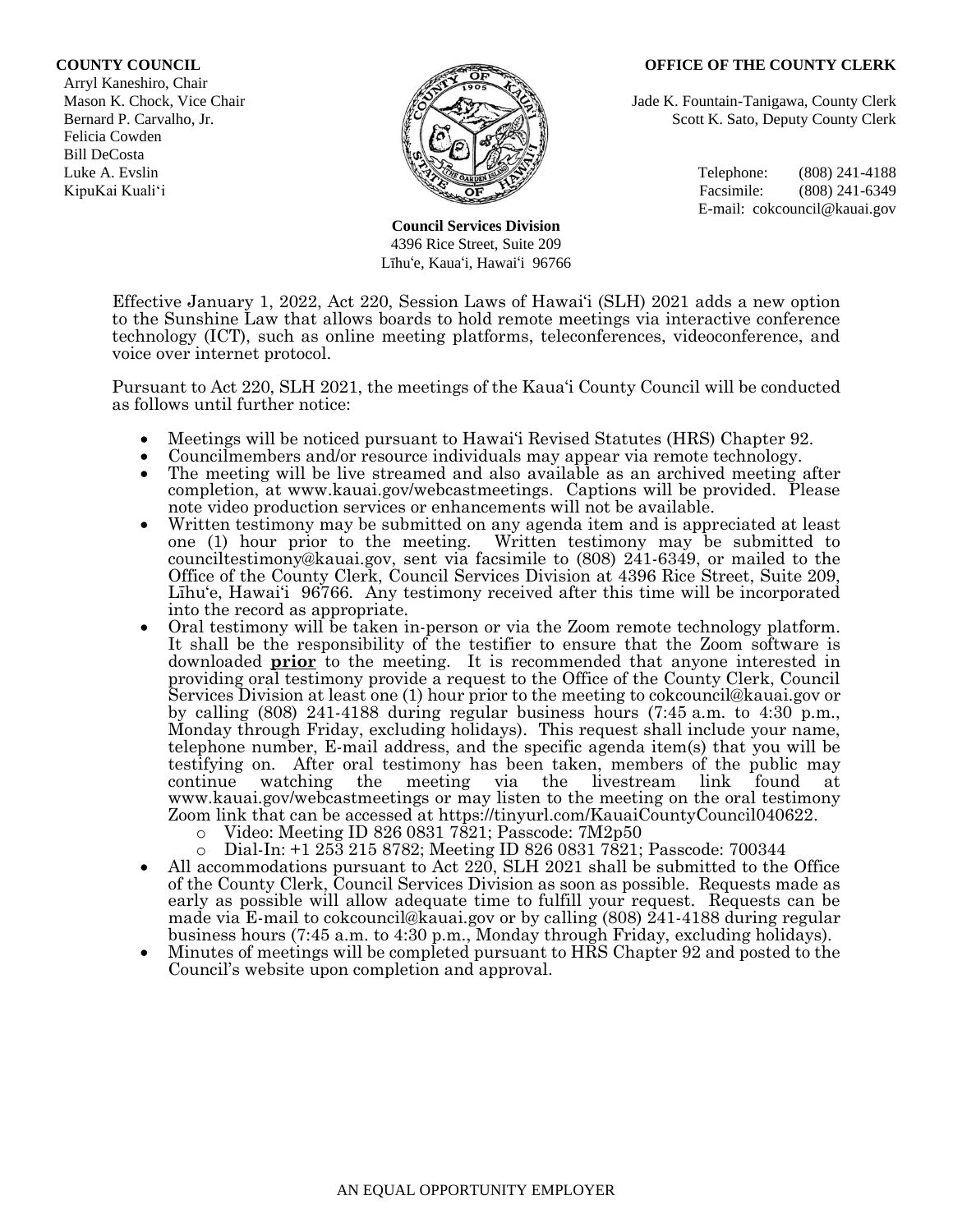## **COMMITTEE MEETING NOTICE AND AGENDA WEDNESDAY, APRIL 6, 2022 8:30 A.M. OR SOON THEREAFTER** COUNCIL CHAMBERS

HISTORIC COUNTY BUILDING 4396 RICE STREET, SUITE 201 LĪHU'E, KAUA'I, HAWAI'I 96766

## **A. FINANCE & ECONOMIC DEVELOPMENT COMMITTEE**

- 1. [Bill No. 2845](https://kauai.granicus.com/MetaViewer.php?view_id=&event_id=1030&meta_id=158446) A BILL FOR AN ORDINANCE AMENDING CHAPTER 5A, SECTION 5A-11.26, AND SECTION 5A-9.1(a), KAUA'I COUNTY CODE 1987, AS AMENDED, RELATING TO REAL PROPERTY TAX *(Tree Farm Development Exemption) (Public Hearing held on March 23, 2022)*
- 2. Bill [No. 2846](https://kauai.granicus.com/MetaViewer.php?view_id=&event_id=1030&meta_id=158448) A BILL FOR AN ORDINANCE AMENDING CHAPTER 5A, KAUA'I COUNTY CODE 1987, AS AMENDED, BY REPEALING ARTICLE 10, RELATING TO VALUATION OF WASTELAND *(Public Hearing held on March 23, 2022)*
- 3. [Bill No. 2847](https://kauai.granicus.com/MetaViewer.php?view_id=&event_id=1030&meta_id=158517) A BILL FOR AN ORDINANCE AMENDING CHAPTER 5A, KAUA'I COUNTY CODE 1987, AS AMENDED, BY REPEALING SECTION 5A-11.25, RELATING TO ORCHARD DEVELOPMENT EXEMPTION *(Public Hearing held on March 23, 2022)*

## **B. COMMITTEE OF THE WHOLE**

- 1. Minutes of the March 23, 2022 Committee of the Whole Meeting.
- 2. [Bill No. 2848](https://kauai.granicus.com/MetaViewer.php?view_id=&event_id=1030&meta_id=158452) A BILL FOR AN ORDINANCE AMENDING ORDINANCE NO. B-2021-877, AS AMENDED, RELATING TO THE OPERATING BUDGET OF THE COUNTY OF KAUA'I, STATE OF HAWAI'I, FOR THE FISCAL YEAR JULY 1, 2021 THROUGH JUNE 30, 2022, BY REVISING THE AMOUNTS ESTIMATED IN THE PUBLIC ACCESS, OPEN SPACE, NATURAL RESOURCES PRESERVATION FUND *(Kaumumene (Hideaways Beach) Operating Budget – \$1,500,000.00) (Public Hearing held on March 23, 2022)*